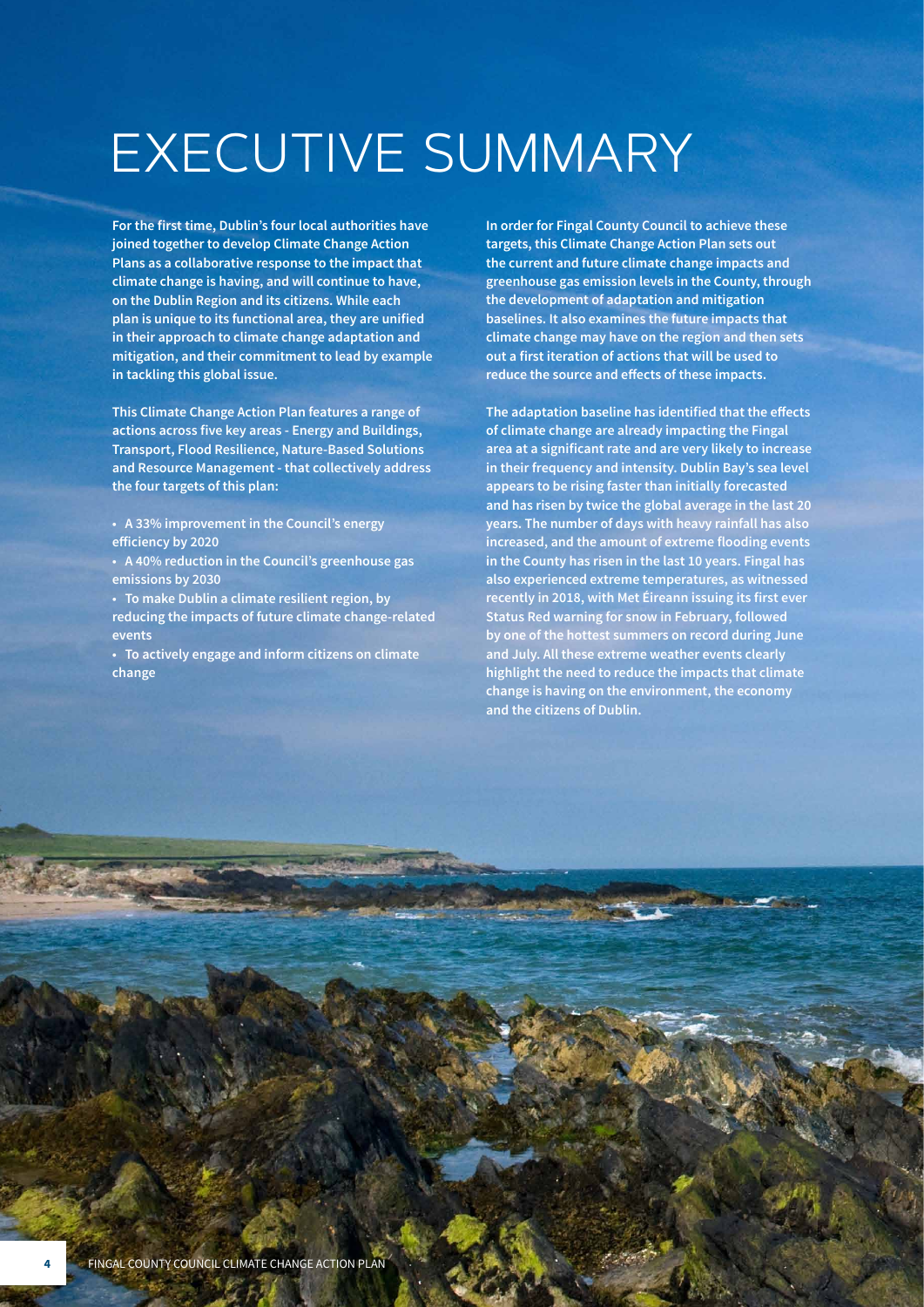**The mitigation baseline calculates the greenhouse gas emissions for the Council's own activities and also for the entire Fingal County (including a breakdown of the residential, transport and commercial sectors). It found that Fingal County Council produced 12,620 tonnes of CO₂ in 2017 and has reduced its emissions by 19% in the last 10 years. In addition, the Council has improved its energy efficiency by 30.3% and is currently on track to meet its 33% energy efficiency target by 2020.** 

**The actions in this plan have been gathered to close the gap between the current baselines and the stated targets, and will be regularly updated and added to on the Dublin Climate Change platform (www. dublinclimatechange.ie). These actions have many co-benefits, such as improved health through cleaner air and active travel, a better environment through habitat protection, and a stronger economy from new markets and job opportunities.** 

**However, given that the Council's buildings, operations and social housing account for less than 2% of the total emissions in Fingal, it highlights the need to tackle the remaining 98% of emissions produced county-wide. In recognising this challenge, Fingal County Council will work with key stakeholders to influence and support carbon reduction initiatives across the County's transport, commercial and residential sectors.**

**In addition, as public awareness is key to tackling both climate adaptation and mitigation, Fingal County**

**Council commits through this plan to address the current knowledge-gap and will encourage citizens to act on climate change through a range of awareness and behavioural change actions.**

**This Climate Change Action Plan has been developed by the Dublin energy agency Codema on behalf of Fingal County Council, following an extensive process of research, policy analysis, one-to-one meetings and workshops with staff and regional working groups. It follows on from the publication of** *A Strategy towards Climate Change Action Plans for the Dublin Local Authorities***, which was published in January 2017.**

**The actions in this plan are a starting point and will be regularly monitored and updated by a dedicated Climate Action Team, working with an Interdepartmental Steering Group representative of all Council Departments. They will be assisted by the newly established Dublin Metropolitan Climate Action Regional Office, which will ensure that the overall plan is fully updated every five years to reflect latest policy, technology and climate-related impacts. The new office will work with Codema, as technical support and research partner, to ensure that the plans continue to be informed by international best practice and regional research institutions.**

**The seriousness of the situation has been recognised by the Oireachtas through the declaration of a Climate Emergency by Dáil Éireann.**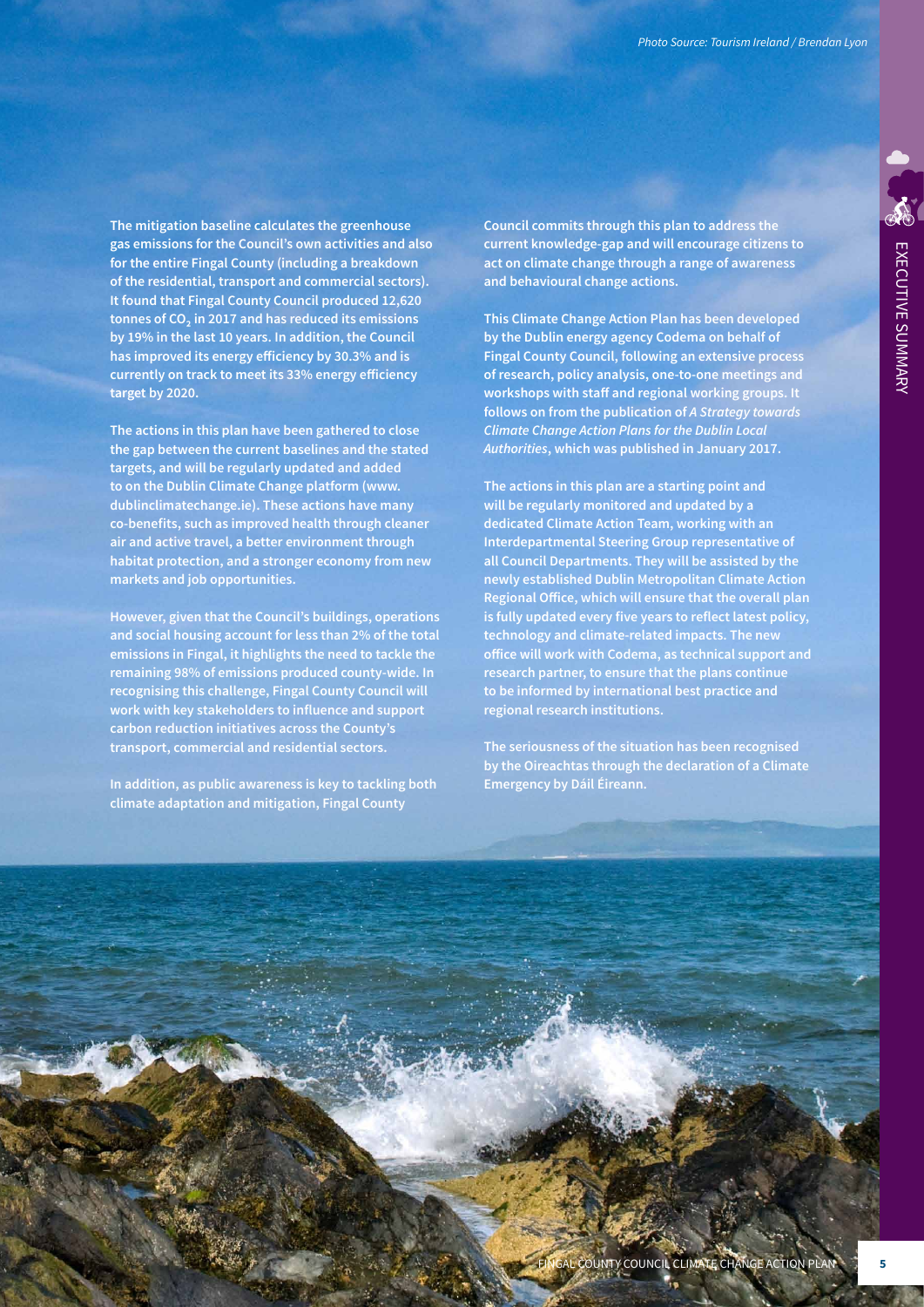## **ABOUT THE PLAN**



Fingal County Council's Climate Change Action Plan sets out how the Council will improve energy efficiency and reduce greenhouse gas emissions in its own buildings and operations, while making Fingal a more climateresilient region, with engaged and informed citizens. This will be achieved by a range of ongoing and planned actions in five key areas, which will be continuously monitored, evaluated and updated to 2030 and beyond.

#### **KEY TARGETS**